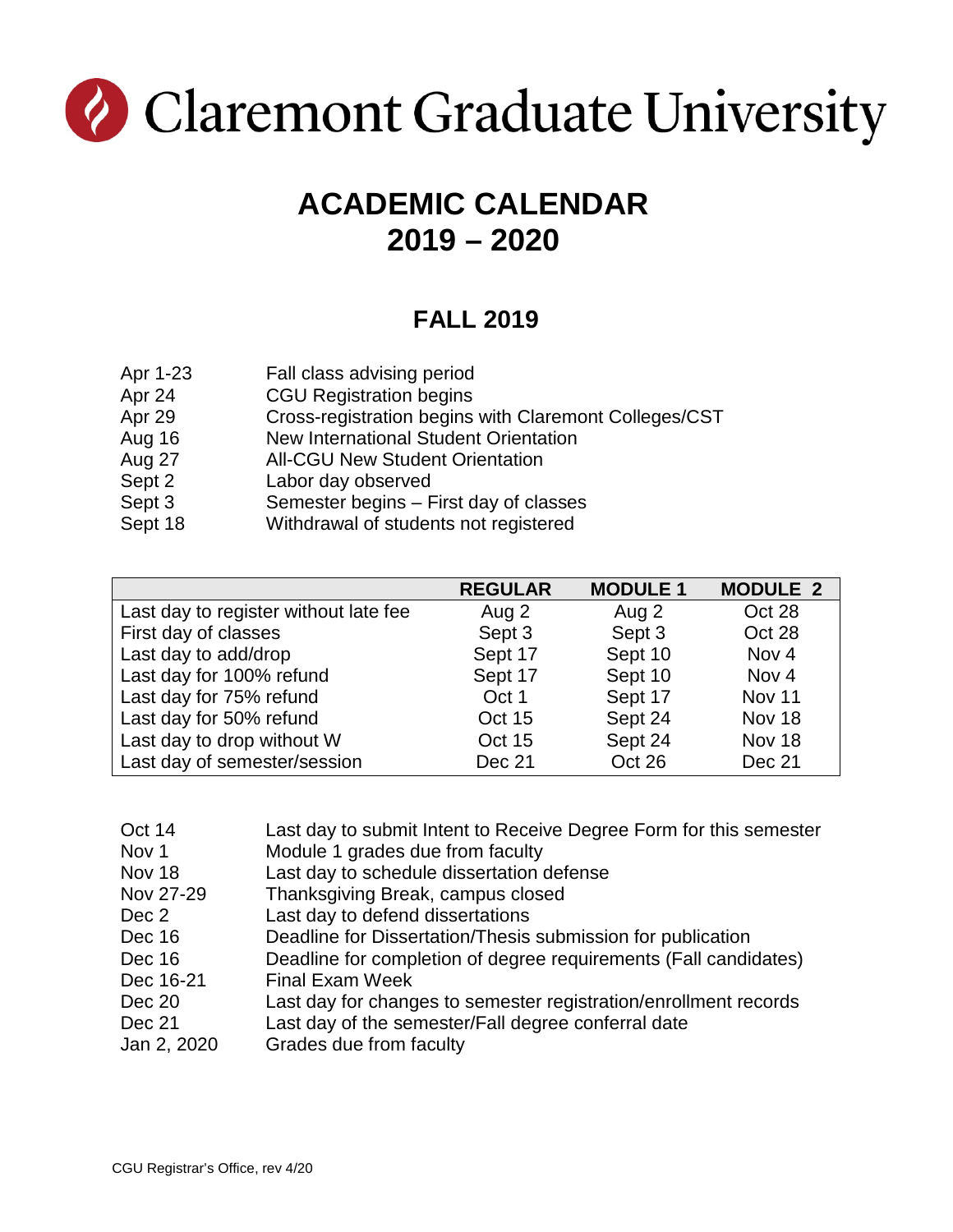# Claremont Graduate University

## **2019-2020 ACADEMIC CALENDAR, continued**

### **SPRING 2020**

| Oct 28-Nov 19 | Spring/Summer class advising period                   |
|---------------|-------------------------------------------------------|
| Nov 20        | <b>CGU Registration begins</b>                        |
| <b>Nov 25</b> | Cross-registration begins with Claremont Colleges/CST |
| Jan 14        | <b>All-CGU New Student Orientation</b>                |
| <b>Jan 15</b> | New International Student Orientation                 |
| Jan 20        | Martin Luther King Jr. Holiday observed               |
| <b>Jan 21</b> | Semester begins – First day of classes                |
| Feb 5         | Withdrawal of students not registered                 |

|                                       | <b>REGULAR</b>   | <b>MODULE 1</b> | <b>MODULE 2</b> |
|---------------------------------------|------------------|-----------------|-----------------|
| Last day to register without late fee | Dec 13           | Dec 13          | Mar 23          |
| First day of classes                  | Jan 21           | <b>Jan 21</b>   | Mar 23          |
| Last day to add/drop                  | Feb 4            | Jan 28          | <b>Mar 30</b>   |
| Last day for 100% refund              | Feb 4            | Jan 28          | Apr 13 *        |
| Last day for 75% refund               | Feb 18           | Feb 4           | Apr 20*         |
| Last day for 50% refund               | Mar <sub>3</sub> | Feb 11          | Apr 27*         |
| Last day to drop without W            | April 10*        | Feb 11          | Apr 27*         |
| Last day of semester/session          | <b>May 16</b>    | Mar 14          | <b>May 16</b>   |

| Mar 16-21     | <b>Spring Break</b>                                                 |
|---------------|---------------------------------------------------------------------|
| Mar 27        | Module 1 grades due from faculty                                    |
| Mar 27        | Cesar Chavez Holiday observed                                       |
| Apr $10^*$    | Last day to submit Intent to Receive Degree Forms for this semester |
| Apr 17*       | Last day to schedule dissertation defense                           |
| May $1^*$     | Last day to defend dissertations                                    |
| May $15^*$    | Deadline for Dissertation/Thesis submission for publication         |
| May $15^*$    | Deadline for completion of degree requirements (Spring candidates)  |
| May 11-16     | <b>Final Exam Week</b>                                              |
| May 15        | Last day for changes to semester registration/enrollment records    |
| <b>May 16</b> | Last day of semester/Spring degrees conferral date                  |
| May 22        | Grades due from faculty                                             |
| May $30^*$    | <b>Virtual Commencement Ceremony</b>                                |

\* Dates changed early April 2020, as a result of circumstances related to the global Coronavirus pandemic